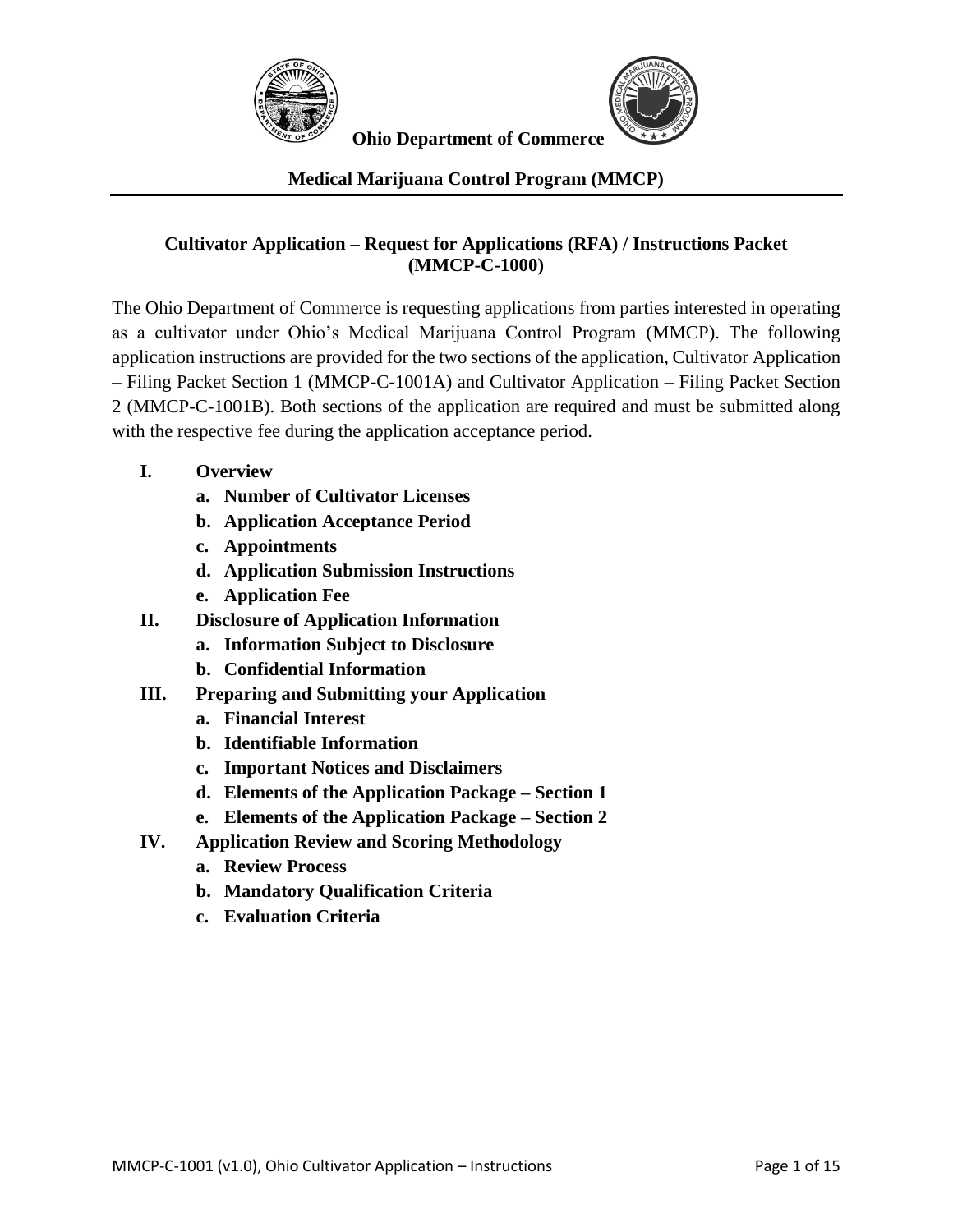



## **Medical Marijuana Control Program (MMCP)**

#### **I. Overview**

#### **Number of Cultivator Licenses**

In accordance with rule 3796:2-1-01 of the Administrative Code, the Department may issue up to 12 Level I and 12 Level II cultivator provisional licenses before September 9, 2018.

#### **Application Acceptance Periods**

The application acceptance period will vary depending on the level of cultivator license. The acceptance periods for the cultivator license applications will be as follows:

#### **Level II Cultivator Applications: June 5, 2017 – June 16, 2017**

## **Level I Cultivator Applications: June 19, 2017 – June 30, 2017**

Applications shall be submitted only on weekdays during the hours of 9:00am EST and 5:00pm EST. Any applications or related documents delivered after 5:00pm EST on the last date of the applicable application acceptance period will not be accepted or considered.

#### **Application Submission Instructions**

The Department anticipates high volume traffic as applicants submit their applications towards the end of the applicable application acceptance periods. To help reduce this anticipated heavy traffic, applicants may schedule a time with the Department to deliver the application and fee. This will help ensure adequate team availability to process and receive the applications in a timely manner and prevent any long wait periods. Appointments for both application acceptance periods can be scheduled by calling (614) 387-5479 beginning on Monday, May 22, 2017, and ending at 5:00pm on Friday, June 2, 2017. Appointments will not be scheduled on the last two days of the Level II acceptance period or the Level I acceptance period.

Applications along with accompanying fees must be hand-delivered (in person or by a representative) directly to the Ohio Department of Commerce's Medical Marijuana Control Program before the expiration of the applicable application acceptance period. MMCP is located at:

> Ohio Department of Commerce Vern Riffe Center 77 S. High St, 23rd Floor Columbus, OH 43215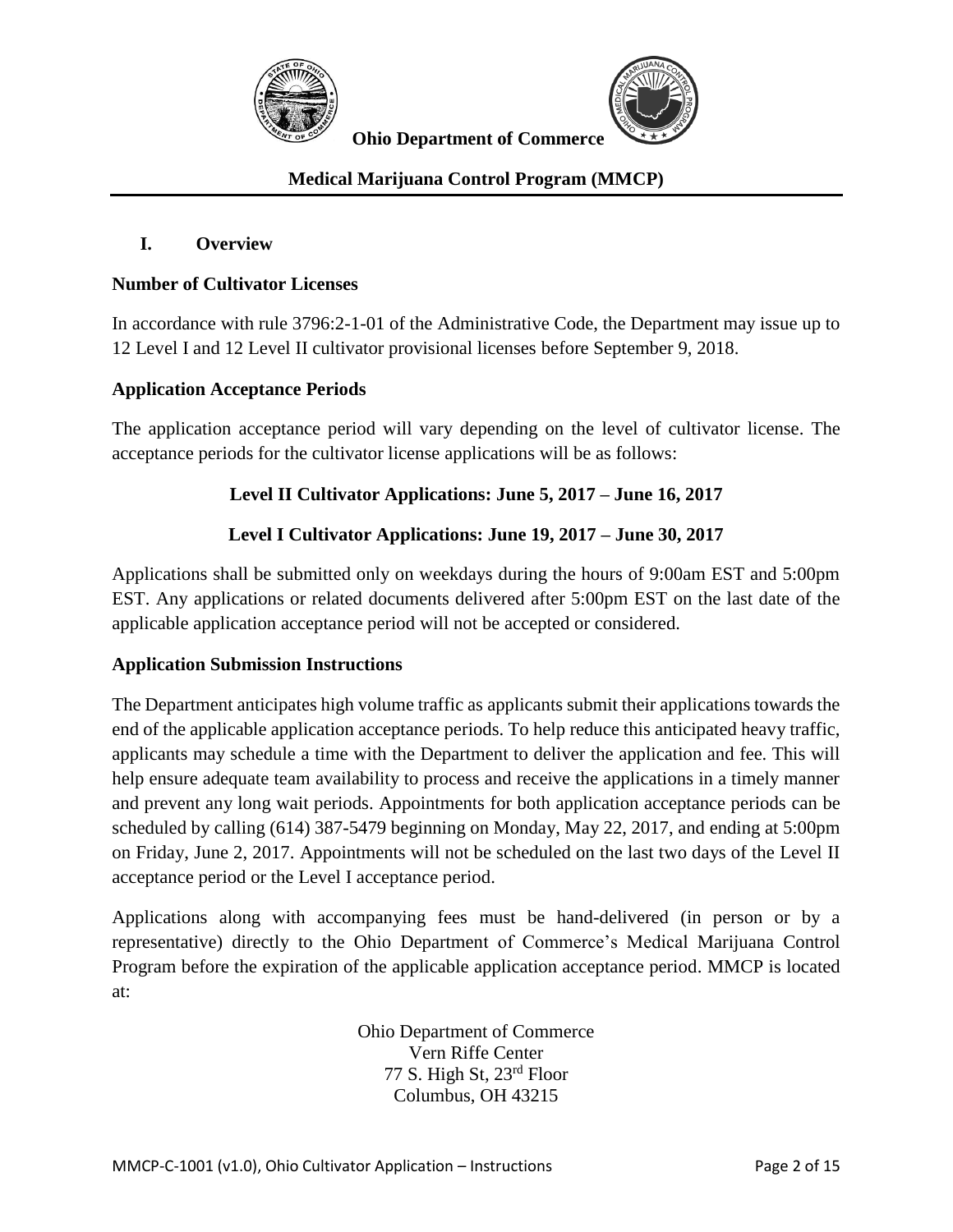



# **Medical Marijuana Control Program (MMCP)**

Please note that visitors must leave adequate time to check in with security. A valid photo ID is required to obtain a visitor's badge at the security desks on the 1<sup>st</sup> or 3<sup>rd</sup> floors of the building. Be aware that backpacks are not allowed in the building. All bags are subject to search.

It is recommended that all parties interested in applying for a cultivator license become familiar with Chapter 3796. of the Revised Code and the rules promulgated in accordance with Chapter 3796. of the Revised Code. The burden of proving an Applicant's qualifications to operate as a cultivator rests solely on the Applicant.

The application, excluding the application instructions, consists of two sections. Section 1 and Section 2 of the application are made available on the MMCP website. Both sections must be completed in full based on the instructions in this packet. Each section of the application must be completed per instructions or marked N/A, if appropriate. All pages should be included in the submitted application. Attachments should be included following the respective cover pages. The application shall consist of the following:

- **One copy of applicant's application must be submitted on paper (standard copy paper, 8.5x11, white),**
- **Two standard CD-R or DVD-R (read-only and no read-write), each of which must contain as separate files a digital copy of Section 1 and a digital copy of Section 2 of the application in PDF format, and**
- **The applicable application fee.**

The information submitted on the paper copy must be identical to the information submitted on the digital copies. The following requirements are to be followed in the preparation of and submission of the application:

- **Binders, tabs, and other types of packaging are not required and must be kept to a minimum.**
- **All attached documents must be 12-point font and margins must be no less than ¾ inch on all borders.**

# **Application Fee**

A certified check or money order for the entire application fee must be payable to: "Treasurer, State of Ohio." The fee for Level I applicants is \$20,000 and the fee for Level II applicants is \$2,000. These fees are non-refundable and will not be returned to an applicant regardless of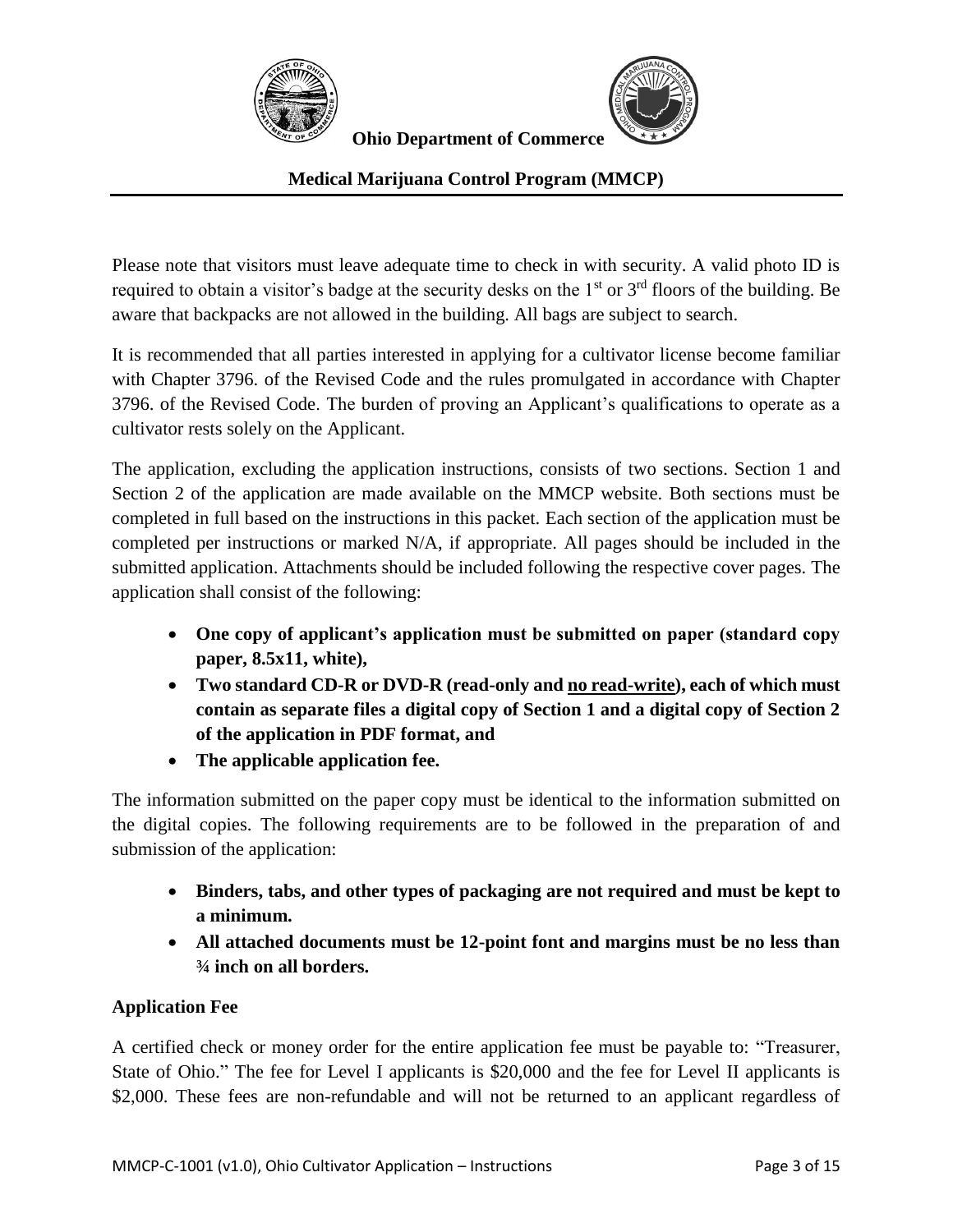



## **Medical Marijuana Control Program (MMCP)**

whether the applicant receives a provisional license. If the check is returned by a bank for any reason, the application will be disqualified.

## **II. Disclosure of Application Information**

#### **Information Subject to Disclosure**

Applications that are submitted may or may not be public records and subject to disclosure under the Ohio Sunshine Laws. (O.R.C. 149.43) While there are exceptions to production in Ohio statutes, federal law, and common law privileges, MMCP cannot guarantee that any or all data in the application will remain confidential at all times. Further, MMCP may use or disclose information contained in the application submission to the extent provided by law. Applicants are strongly encouraged to review the applicable law prior to submitting an application as MMCP is unable to provide legal advice as to the absolute confidentiality of the data received.

Applicants that assert that some or all of the application are trade secrets, as defined in R.C. 1333.61, or who wish to submit an express statement to comply with R.C. 149.333(C) and that do not want such information used or disclosed other than for the evaluation of this proposal shall:

- A. Clearly mark every page of trade secret materials in the application submission at the time the proposal is submitted with the words "TRADE SECRET" and/or "INFRASTRUCTURE RECORD," as appropriate, in capitalized, underlined, and bold type of at least 20 pt.;
- B. Acknowledge that the State of Ohio does not assume liability for the use or disclosure of unmarked or unclearly marked trade secret information;
- C. Fill out the "Trade Secret and Infrastructure Record Notification Form" in Section 1, specifying the pages of the application submission that are to be restricted and justifying the trade secret designation or infrastructure designation for each item. If no material is designated as trade secret information or as an infrastructure records, a statement of "None" should be listed on the form; and
- D. Satisfy the burden established by statute and legal precedent.

MMCP may reject a claim that any particular information in an application submission is trade secret information if it determines that the applicant has not met the burden of establishing the content to be trade secret information under any circumstance. Use of generic trade secret language encompassing substantial portions of the application submission or simple assertions of trade secret interest without substantive explanation of the basis therefore will not be sufficient to create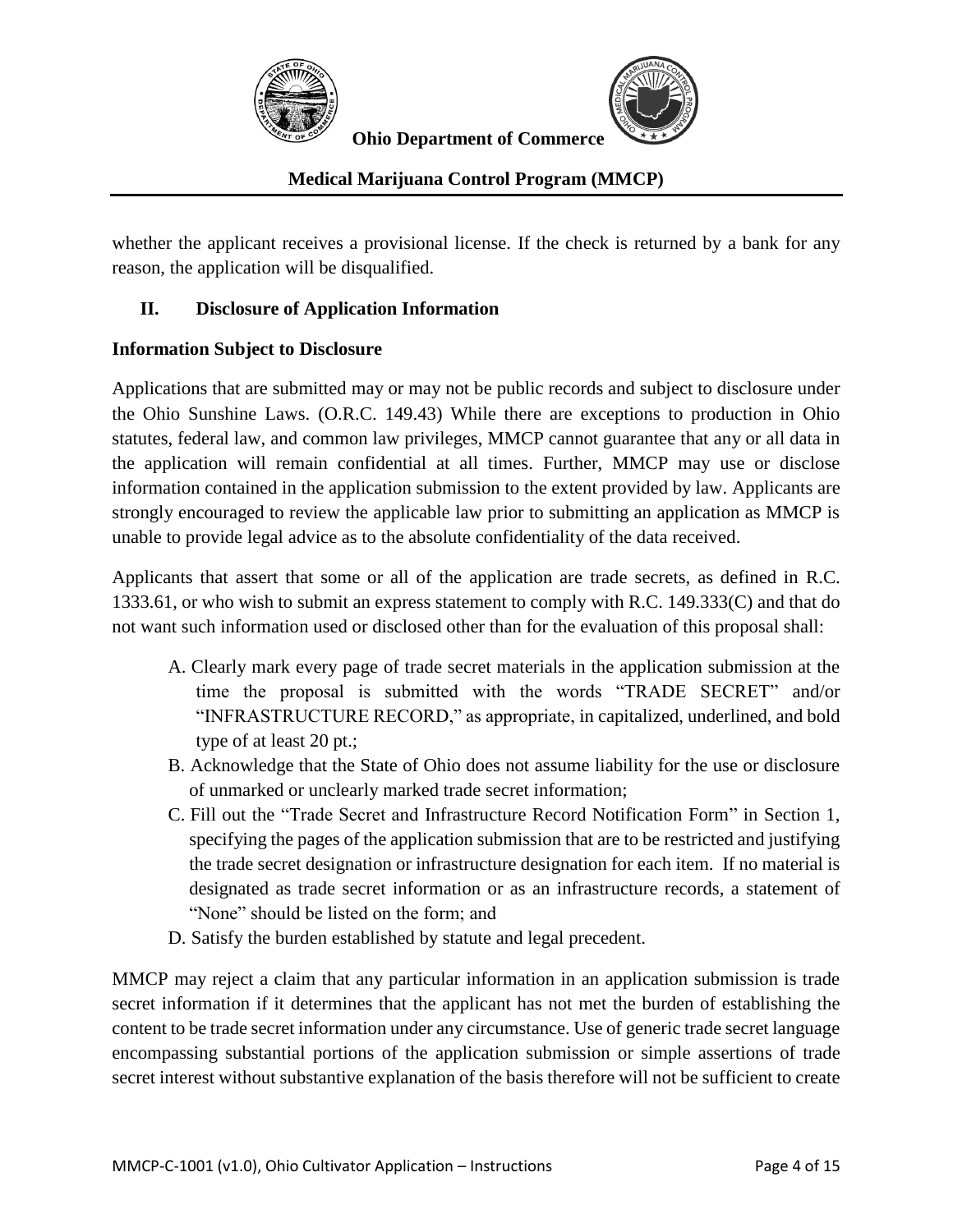



## **Medical Marijuana Control Program (MMCP)**

a trade secret designation. Applicants should understand that the MMCP will err on the side of disclosure of information to comply with R.C. 149.43.

The Applicant must defend any action seeking release of the materials that it believes to be trade secret information, and indemnify and hold harmless the State, its agents, and employees, from any judgments against the State in favor of the party requesting the materials, and any and all costs connected with that defense. This indemnification survives the State's award of a license. In submitting an application, the applicant agrees that this indemnification survives as long as the trade secret information is in the possession of the MMCP.

## **III. Preparing and Submitting your Application**

#### **Financial Interest**

Paragraph (D) of rule 3796:2-1-04 of the Administrative Code prohibits a person from being granted more than one cultivator provisional license or certificate of operation OR from holding a financial interest in or being an owner, partner, officer, director, shareholder, member or other person who may significantly influence or control the activities of more than one cultivator. Financial interest is defined in rule 3796:1-1-01 to include any actual or future right to ownership, investment, or compensation arrangement with another person. For clarification, the Department offers the following.

- An applicant is permitted to submit separate applications *with identical ownership structures* and *financial interest allocations*, each accompanied by the corresponding fee, for a cultivator provisional license at different locations. However, the submission of multiple applications is subject to the restrictions in paragraph (D) of rule 3796:2-1-04. In the event both applications score high enough to be awarded a provisional license, the applicant will have 10 days to choose which location will be awarded the provisional license, otherwise the Department will make that determination. The application for the other location will be deemed abandoned, and the application fee will be forfeited.
	- o If an applicant submits multiple applications that *do not have identical ownership structures and financial interest allocations* and both applications score high enough to be awarded a provisional license, both applications will be denied and both application fees will be forfeited.
- If separate applicants submit applications that list the same person, entity or person affiliated with the entity in the owners and officers roster form as having a financial interest in the applicants and both applications score high enough to be awarded a provisional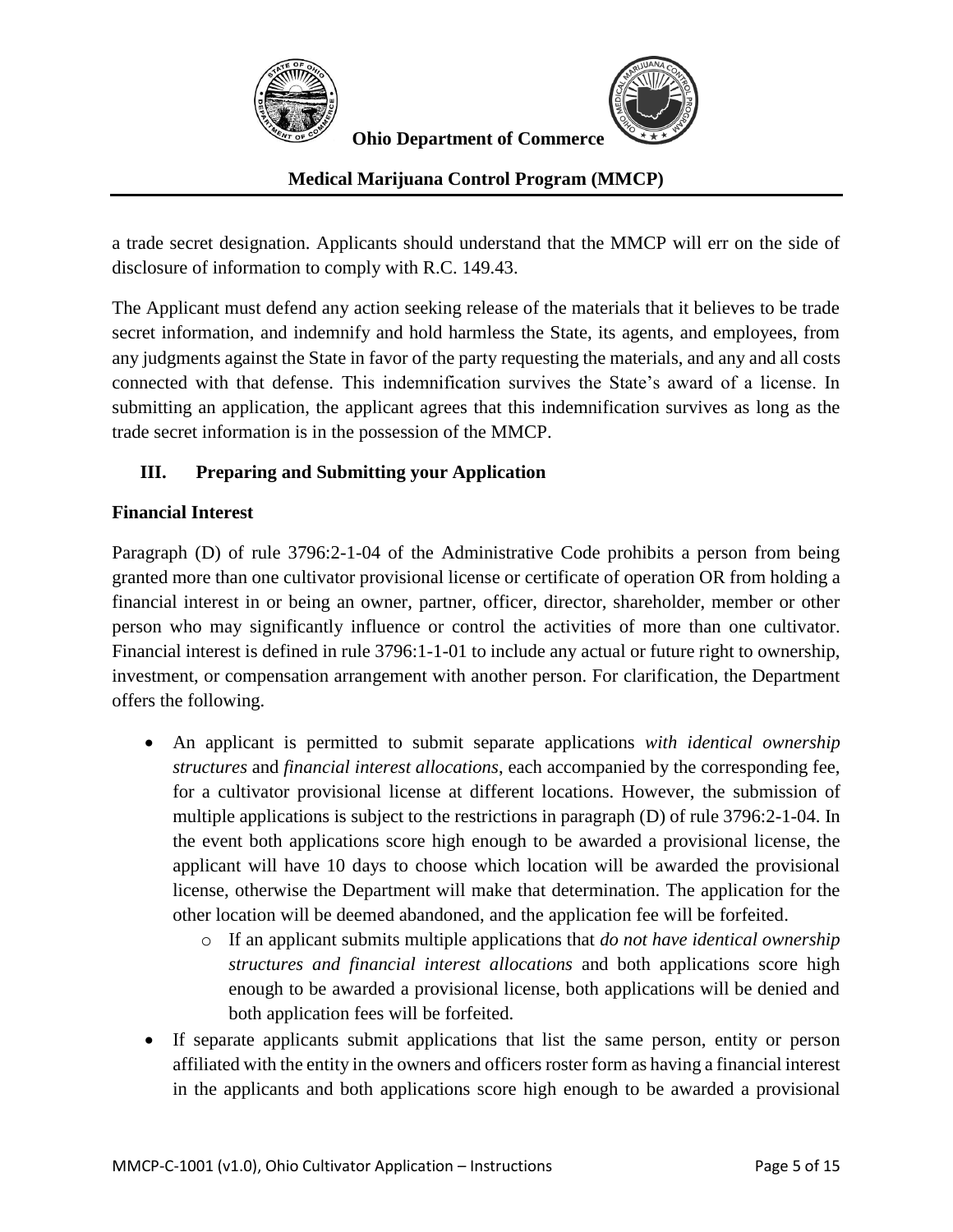



**Medical Marijuana Control Program (MMCP)**

license, both applicants will be denied a provisional license, and the application fees will be forfeited.

o A "compensation arrangement," as used in the definition of financial interest found in rule 3796:1-1-01 of the Administrative Code, does not include employeremployee compensation structures or payments to vendors for supplies and/or work performed on an ongoing basis that is necessary to operate in the normal course of business. The term "compensation arrangement" does include royalty payments and other reoccurring payments made to another person or entity where supplies or services are not being provided on an ongoing basis, such that the royalty or reoccurring payment was made in lieu of an equity interest in an attempt to circumvent the restrictions in rule 3796:2-1-04 of the Administrative Code.

#### **Identifiable Information**

An applicant for a cultivator license is prohibited from including identifiable information in Section 2 of the application. To assist with the exclusion of this information, the Department has provided Form 1I Owners and Officers Roster and Form 1P Entity Identifier Legend to designate non-identifiable reference terms that will maintain the anonymity of the applicant. The scope of information that is deemed identifiable is **not limited** to the information provided on Form 1I and Form 1P.

The following categories of information will be treated as identifiable information for which points will be deducted if included in Section 2 of the application:

- Individual, entity, or university names;
- Personal addresses, business addresses, or individual components of an address, which includes numbers, cities, counties, municipalities, etc.;
- Personal or entity identification numbers;
- Contact information;
- Company logos, trademarks, or other identifying marks;
- Location references that would make it possible for a reviewer to identify where the proposed facility will be located; and
- References to involvement in Ohio's marijuana legalization efforts.

An applicant that includes identifiable information listed above in Section 2 of the application will have two points deducted from the total raw score for every instance that identifiable information is used and requires redaction from the original application submission. A maximum of 10 points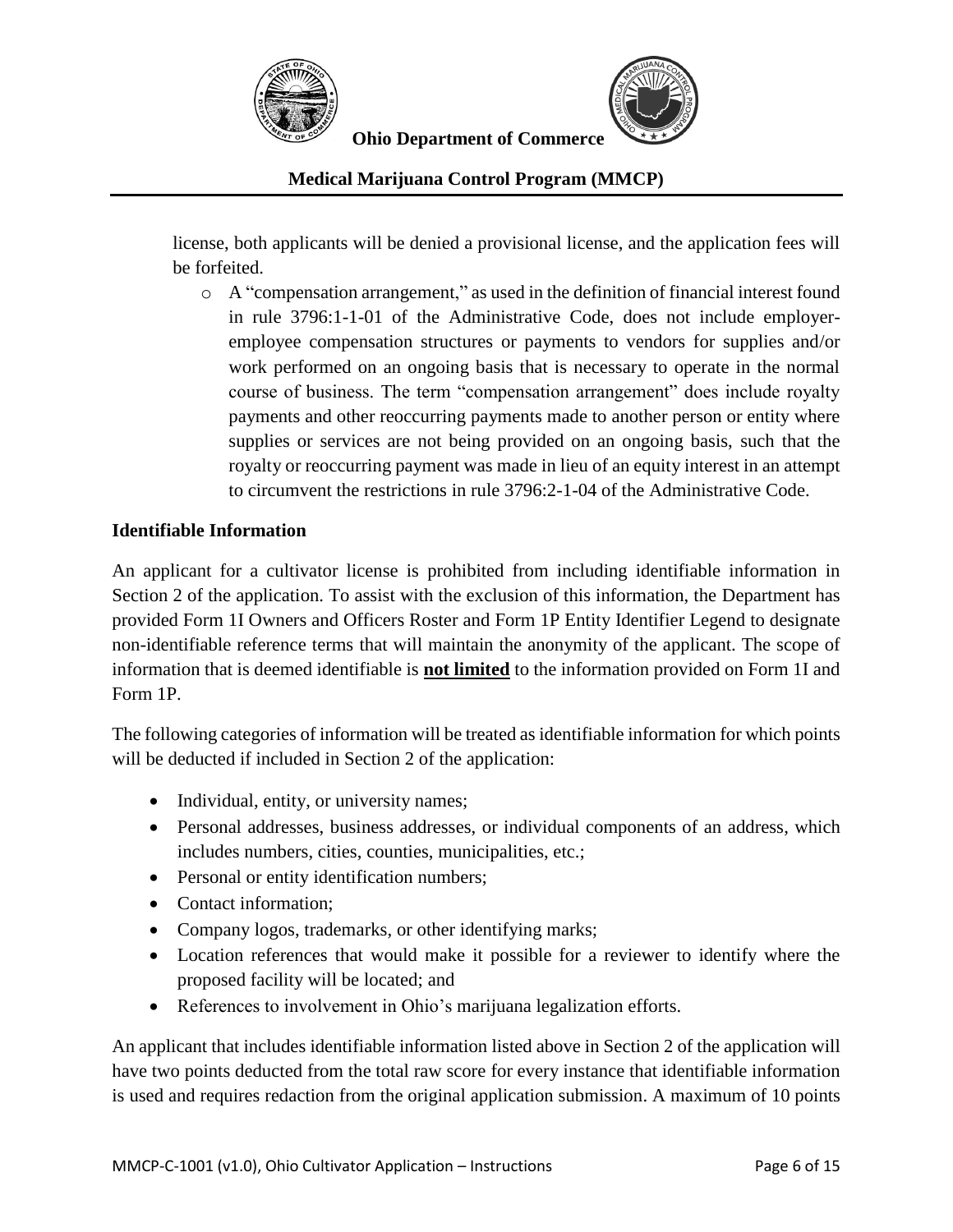



#### **Medical Marijuana Control Program (MMCP)**

will be deducted from an applicant's total raw score for the inclusion of identifiable information in Section 2 of the application. An applicant that exceeds five instances where identifiable information is included in Section 2 of the application will be denied, and the application fee will be forfeited.

The Department may require additional redactions in Section 2 of the application if the Department believes other information not listed above could reveal the identity of the applicant or any individual associated with the applicant. If such a redaction occurs, points will not be deducted from the application.

#### **Important Notices/Disclaimers**

The application may not be altered or changed in any fashion, except to fill-in the areas provided with the information that is required. Should any alteration or revision occur, the Department reserves the right to deny the application in its entirety, or may choose to attribute no points to the response. By submitting an application, an applicant understands and consents to the following:

- An application that contains misstatements, omissions, misrepresentations, or false information may be deemed abandoned by the Department.
- An applicant for a Level I cultivator license is prohibited from applying for a Level II cultivator license, regardless of the affiliation (i.e., financial interest, compensation arrangement, employee, etc.). Similarly, an applicant for a Level II cultivator license is prohibited from applying for a Level I cultivator license, regardless of the affiliation. If the Department discovers that an applicant is in violation of this rule restriction, the Department will deny both applications.
- An applicant is permitted to submit multiple, separate applications, each accompanied by the corresponding fee, for a cultivator provisional license at more than one location, subject to the financial interest restrictions in paragraph (D) of rule 3796:2-1-04, as further explained in these instructions.
- An applicant must not include any identifying information in Section 2 of the application. An Identifier Legend and Entity Identifier Legend have been provided on Form 1I and Form 1P for applicants to designate an identifier that will be used in Section 2 in place of the name of an individual or entity, if needed.
- The issuance of a cultivator provisional license does not permit the licensee to cultivate medical marijuana, or otherwise operate as a cultivator, until the licensee passes a preoperation inspection and has been issued a certificate of operation by the Department and submits the applicable license fee under rule 3796:5-1-01 of the Administration Code.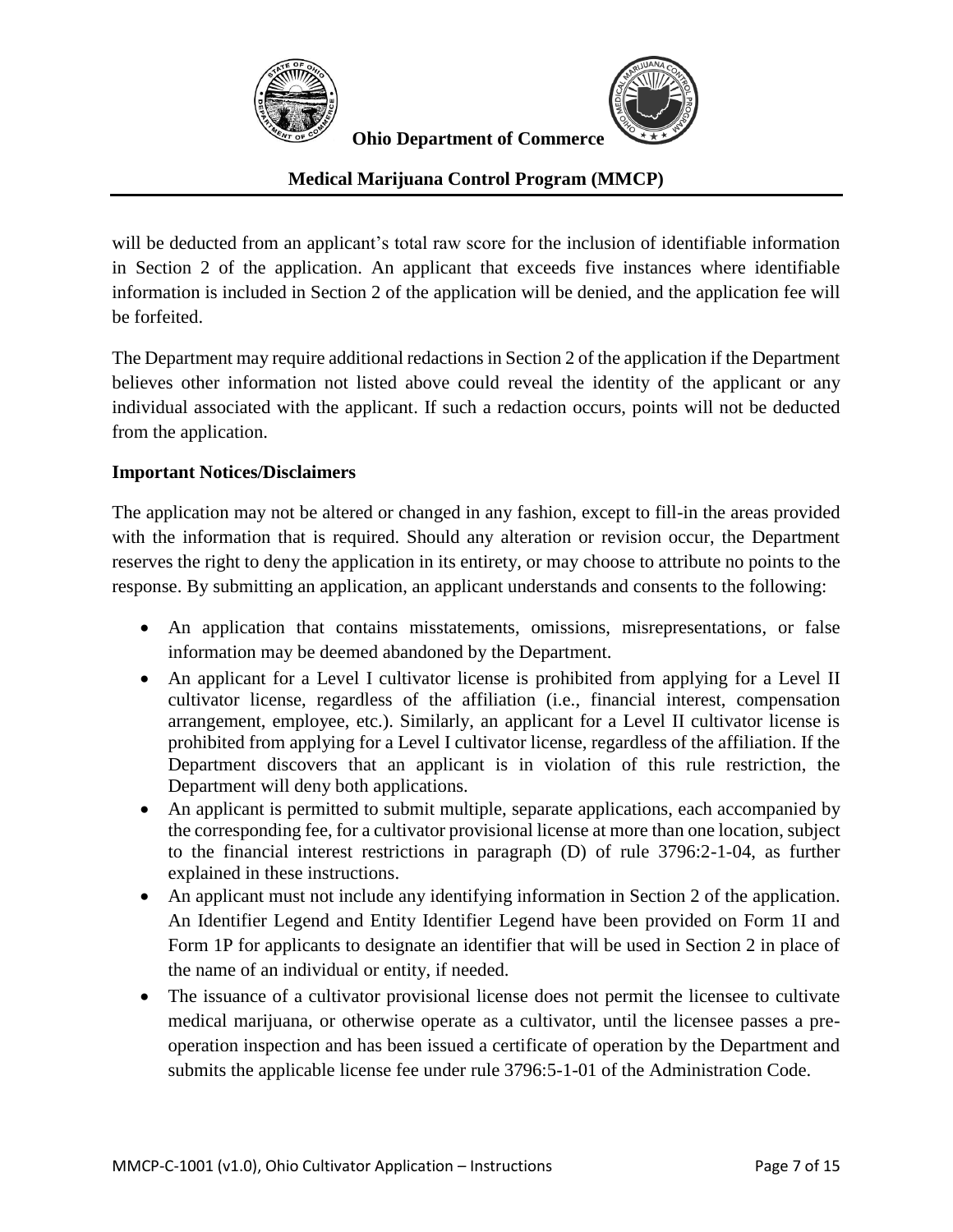



#### **Medical Marijuana Control Program (MMCP)**

 All application submissions become the property of the Department and will not be returned.

#### **Elements of the Application Package – Section 1:**

**Notarized Cover Sheet** – Sheet should be completed and notarized. The purpose of this form is to certify understanding that the applicant and the owners and officers associated with the applicant will be held responsible for the representations on the form.

**Checklist** – For use as a guide for the applicant.

**1A Business Entity and Contact Information Form** – Form must be completed appropriately. This form includes the key information that will be used for filing and tracking purposes.

**1B Liquid Assets Form** – Form must be completed appropriately and notarized.

**1C Financial Responsibility - Insurance** – Form must be completed appropriately. In the event insurance products are not available at the time the form is being prepared, applicant should check the first box to indicate willingness and intent to purchase when those products eventually become available. If coverage is available, applicant should check the second box and attach documentation.

**1D Financial Responsibility – Escrow/ Surety –** Form must be completed appropriately. Either an escrow or surety bond must be obtained by the time the applicant is ready to receive approval for a certificate of operations license. The form is to certify the ability to obtain one of these financial securities.

**1E Property Owner Approval for Use Form** – Form must be completed appropriately. The purpose of this form is to ensure that the applicant is either the owner of the proposed facility property, has a lease or agreement with the property owner that recognizes and permits the proposed use of the property as a cultivator facility, or has the ability to secure a lease or agreement with the property owner that recognizes and permits the proposed use of the property as a cultivator facility.

**1F 500 Foot Compliance Cover Page** – Compliance with this cover page includes providing an attachment of a map which identifies the surrounding area around a facility and ensures that the neighboring structures or property are not on the list of prohibited facilities, or if they are on the list, the proposed facility is more than 500 feet away. Different types of maps (i.e., satellite images,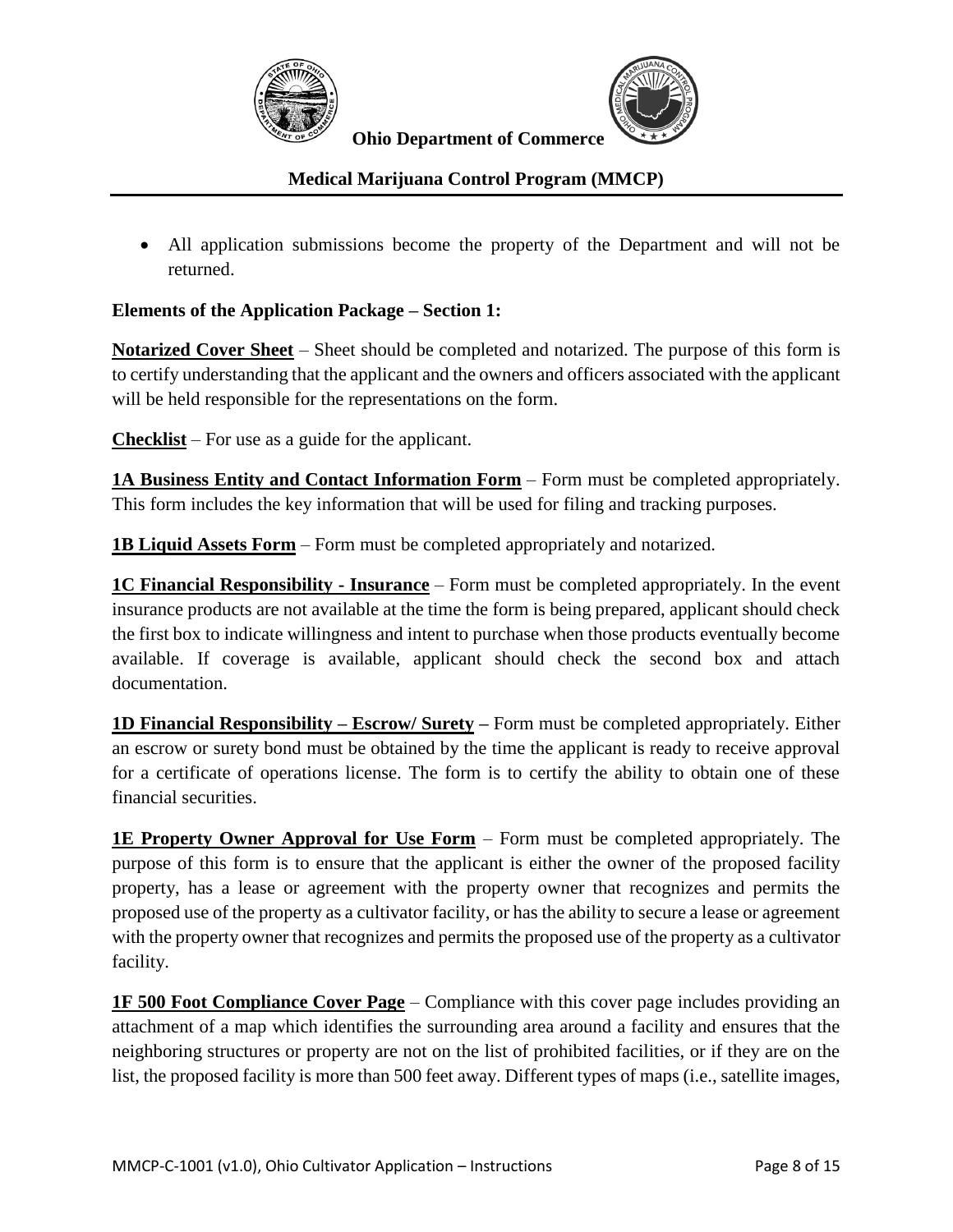



## **Medical Marijuana Control Program (MMCP)**

street maps, etc.) are permissible, but the map must be clearly labeled and legible to be acceptable for the purposes of this requirement.

**1G Notice of Proper Zoning Form** – Form must be completed appropriately. The purpose of this form is to ensure that the applicant has reviewed local zoning issues and actively communicated with local zoning officials on any relevant codes imposed by the local jurisdiction. A permit is desirable but not required at application due to the length of time for processing a zoning permit. The form should be signed by a local zoning representative or it should be indicated on the form that no local zoning is in place.

**1H Zoning Permit Cover Page** – Compliance with this cover page includes providing an attached copy of any approved zoning permit, if the applicant was able to obtain one at the time of application. If this was not obtained, the applicant will not be penalized but should complete the form stating that it was not yet obtained.

**1I Owners and Officers Roster Form** – Form must be completed appropriately. This form must list all owners and officers and anyone associated with the proposed facility that has a financial interest in the operation. For each name on this list, the application must include a corresponding copy of Form 1K. An additional blank list page is included as a convenience for the applicant but is not required in the packet if not used.

**1J Organizational Chart Cover Page** – Compliance with this cover page includes providing an attached organizational chart. The chart should indicate positions of any officers identified in 1I and 1K.

**1K Individual Background Information Form** – Form must be completed appropriately for each person listed on 1I above. Additional forms are available on the website.

**1L Business in Other Jurisdictions Form** - Form must be completed appropriately. The purpose of this page is to obtain information on the applicant's history of business in Ohio's various jurisdictions as well as information on business conducted in other states. Applicant will certify that no owner or officer has received a revocation or suspension from another jurisdiction for the conduct of business. Additional copies of this form should be added if necessary to provide the appropriate information.

**1M Copies of Licenses from Business in Other Jurisdictions Cover Page** – Compliance with this cover page includes attaching the respective license for any business identified on 1L.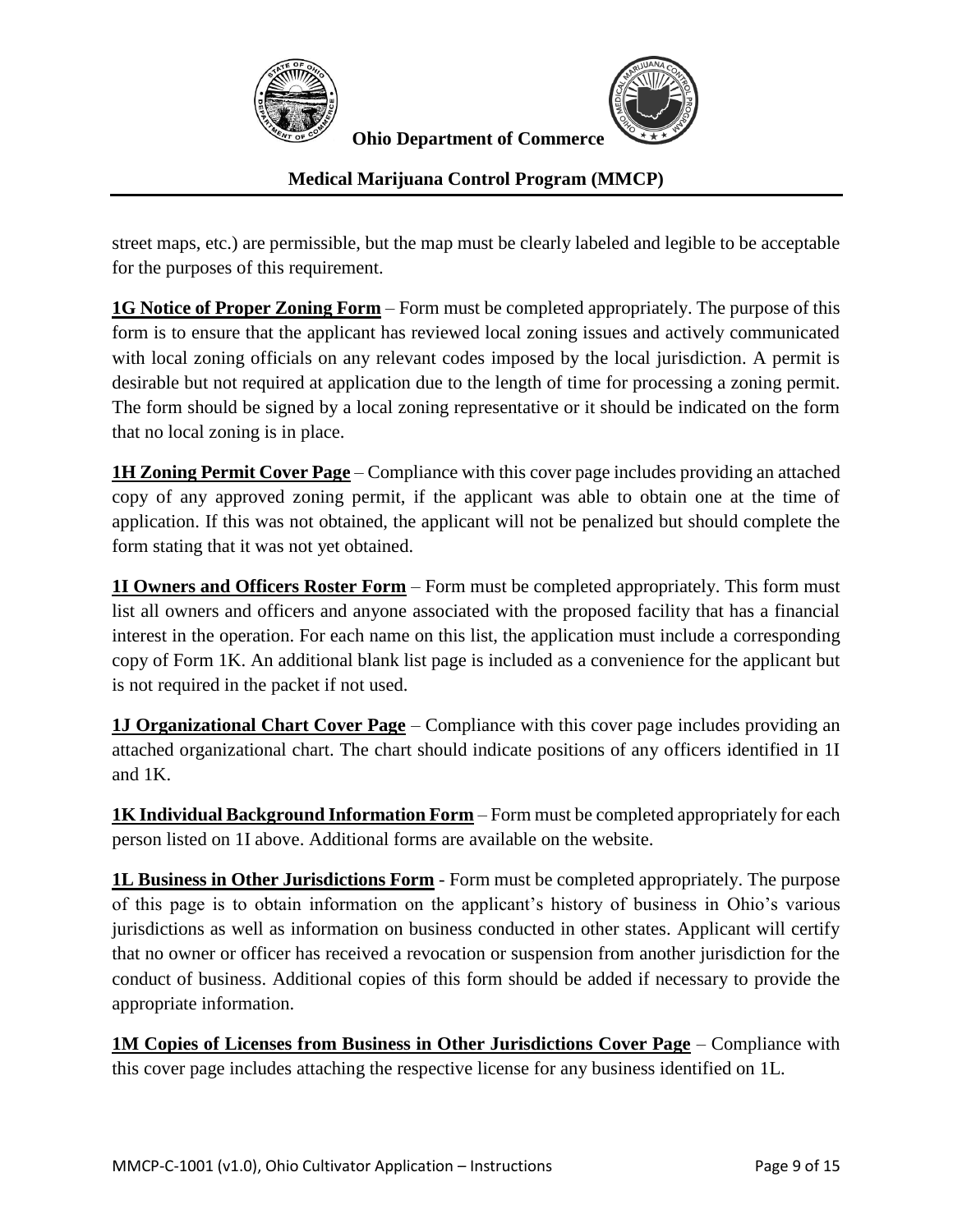



# **Medical Marijuana Control Program (MMCP)**

**1N Tax Payment Records Cover Page** – Compliance with this cover page includes tax summaries for the past three years for any business or any person with a financial interest of 1% or greater.

**1O Disadvantaged Group Applicant** - Form must be completed appropriately. This certifies whether the applicant is a member of a Disadvantaged Group, as defined in Chapter 3796 of the Revised Code, and meets the requirements set forth in Chapter 3796 of the Revised Code.

**1P Entity Identifier Legend** – Form completed to assign a non-identifiable term to an otherwise identifiable entity in Section 2 of the application. The applicant must use the designated terms in this legend when referring to the entities in Section 2.

**1Q Trade Secret and Infrastructure Record Notification** – Form completed to specify the pages of the application submission that are to be restricted and justifying the trade secret designation or infrastructure designation for each item. If no material is designated as trade secret information or as an infrastructure records, a statement of "None" should be listed on the form.

#### **Elements of the Application Package – Section 2:**

Each of the sections is a cover page that describes the expected application subject to be addressed in a narrative provided by the applicant. Because this section will be evaluated and scored *without identifiable information* from the applicant, all narratives MUST BE ANSWERED WITHOUT the use of or any reference to identifying information, as set forth in these instructions, or any other type of information that could reveal the identity of the applicant or any individual associated with the applicant.

**2A Business Plan** – The purpose of this section is to seek information on the applicant's experience in any type of business environment, establish the business model for the proposed cultivation facility, and demonstrate the ability to operate the proposed facility, which includes steps taken with the local authorities. Applicant will provide this information in a NON-IDENTIFYING narrative.

**2B Operations Plan –** The purpose of this section is to seek information from the applicant in the following areas: experience in agriculture/cultivation, proposed cultivation methods and techniques, product timeline and production schedule, marijuana cultivation area layout and environment, proposed strains of marijuana to be cultivated, and standard operating procedures and staffing models. Every subsection noted in 2B must be addressed by the applicant. Applicant will provide this information in a NON-IDENTIFYING narrative.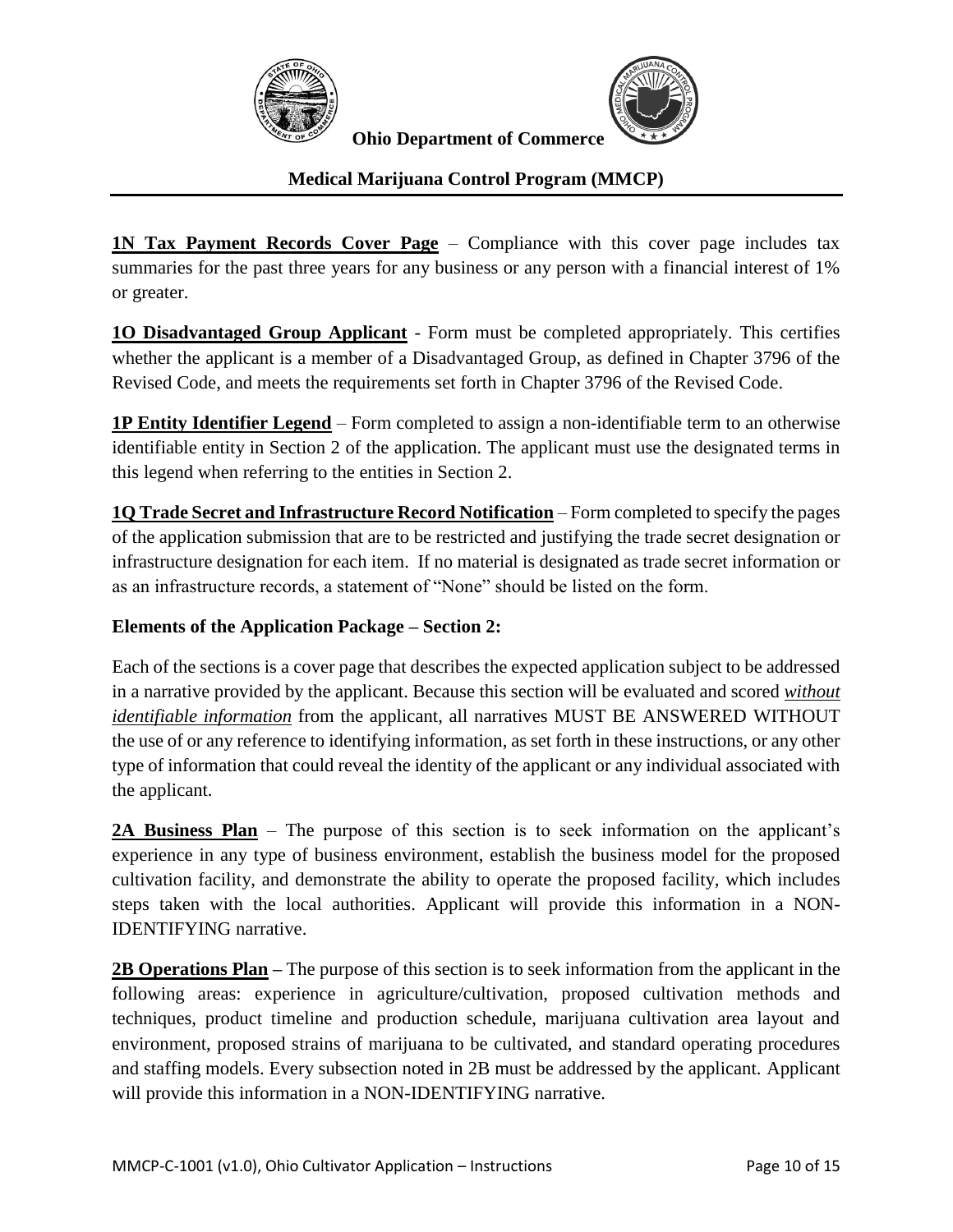



## **Medical Marijuana Control Program (MMCP)**

**2C Quality Assurance Plan –** The purpose of this section is to establish a plan for packaging and labeling that will comply with Division 3796 of the Administrative Code, propose the use of approved pesticides, fertilizers and/or other production control factors, submit an inventory control plan, establish disposal and destruction procedures for medical marijuana waste and non-marijuana waste, prepare for the handling of adverse events and recall procedures, and develop a plan for recordkeeping regulatory compliance. Applicant will provide this information in a NON-IDENTIFYING narrative.

**2D Security Plan** – The purpose of this section is to establish the methods that will be used for security across the proposed facility and during operations, including surveillance technology, security measures around the physical structure, plot plan and map of the entire facility that includes points of ingress and egress and other restricted access areas, emergency notification procedures and transportation guidelines and policies. Applicant will provide this information in a NON-IDENTIFYING narrative.

**2E Financial Plan –** The purpose of this section is to establish the applicant's ability to meet the financial responsibility requirements and to provide a cost breakdown that has been performed as part of a financial plan. The breakdown must be clear and well-presented but is not required to be in a particular format. The level of detail will be considered as part of the evaluation. Applicant will provide this information in a NON-IDENTIFYING narrative.

# **IV. Application Review and Scoring Methodology**

#### **Review Process**

The Department will conduct a comprehensive, fair, and impartial evaluation of all applications received in response to this RFA. This review will involve a two-step process.

Round 1: Every application will be assessed to determine whether it meets the mandatory qualification criteria set forth in rule 3796:2-1-03 of the Administrative Code. An applicant who fails to provide information or who fails to submit one of the attachments that establishes they meet the mandatory qualification criteria set forth in rule 3796:2-1-03 of the Administrative Code will be disqualified prior to the scoring process.

Round 2: Once it is determined that an application meets the mandatory qualification criteria, it will be reviewed and scored by a separate panel of reviewers based on the information in the nonidentifiable information section. Scores will be based on the quality of the responses to the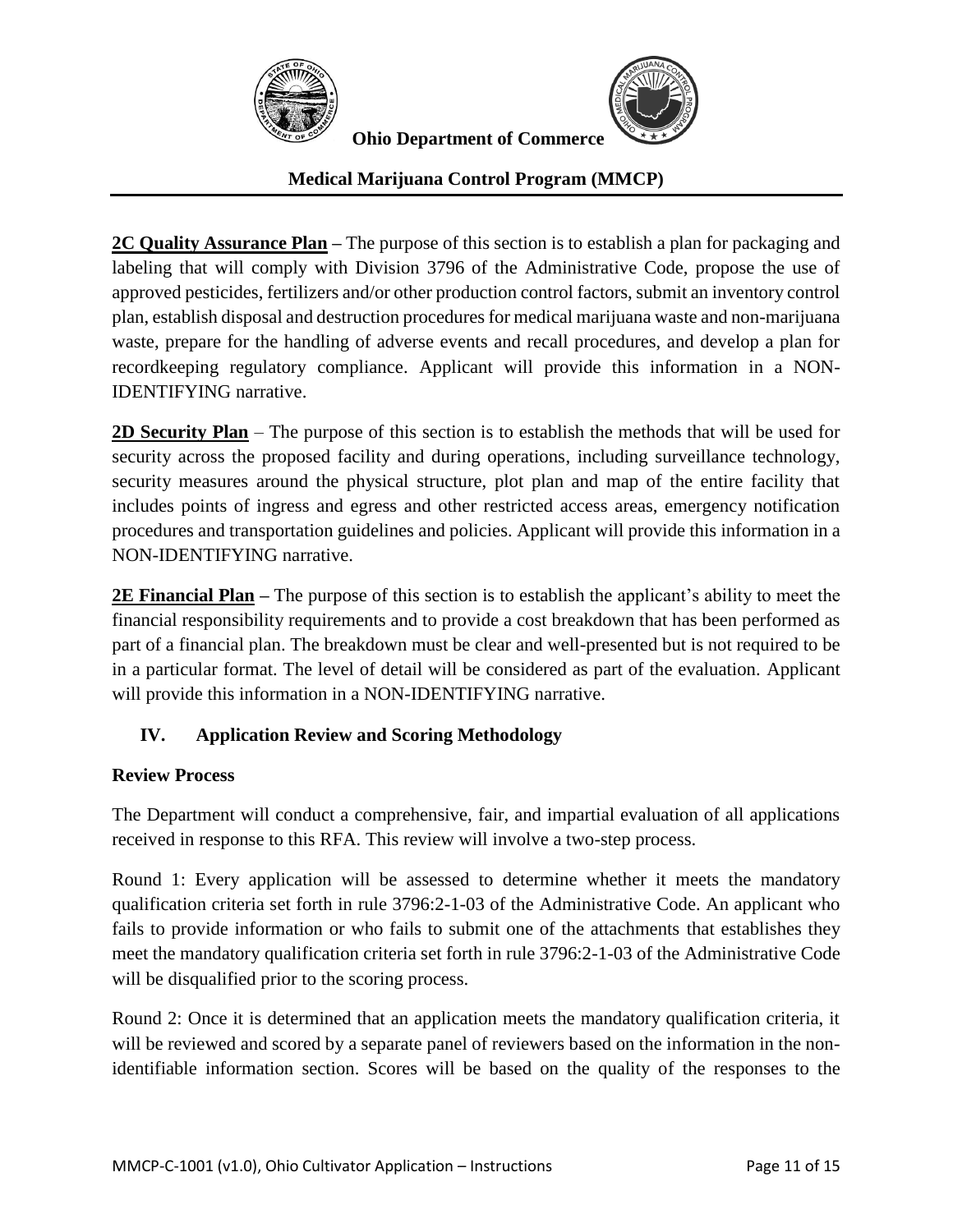



#### **Medical Marijuana Control Program (MMCP)**

requirements set out in the RFA. The identity of the applicant and the individuals associated with the applicant will not be known to the panel conducting this round of the evaluation.

The Department may conduct interviews, contact references, conduct background checks, contact state regulators in any other states(s) where the applicant, applicant's backers or others associated with the applicant have engaged in, or sought to be engaged in, the state's medical marijuana program and visit the location of the proposed production facility or of other marijuana related businesses associated with the applicant or the applicant's backers or key personnel.

#### **Mandatory Qualification Criteria**

The Department will only review and score applications that:

- Are submitted during the designated submission period with the application fee;
- Fully respond to all mandatory items in Section 1 of the RFA;
- Do not contain significant inconsistencies or inaccuracies;
- Do not contain more than five instances where identifiable information had to be redacted from Section 2 of the application;
- Include the appropriate number of copies; and
- Contain all required signatures.

The Department reserves the right to waive minor irregularities or to request clarifications, modifications or amendments to an application if the Department believes doing so does not result in an unfair advantage to the applicant, providing such application substantially complies with the RFA.

#### **Evaluation Criteria**

Every application that meets the mandatory criteria established in rule 3796:2-1-03 of the Administrative Code will be evaluated and scored by the Department. A maximum raw score of 100 points is possible. An applicant must achieve the minimum raw score in every plan submitted in Section 2 of the application, as outlined below in Table 1, AND achieve an overall minimum raw score of 60 overall points, after any applicable point deductions are made for redacted information in Section 2 of the application, to be considered for a provisional license. If an applicant scores below 60 overall points or fails to meet the minimum score for every plan submitted in Section 2, the application will be denied.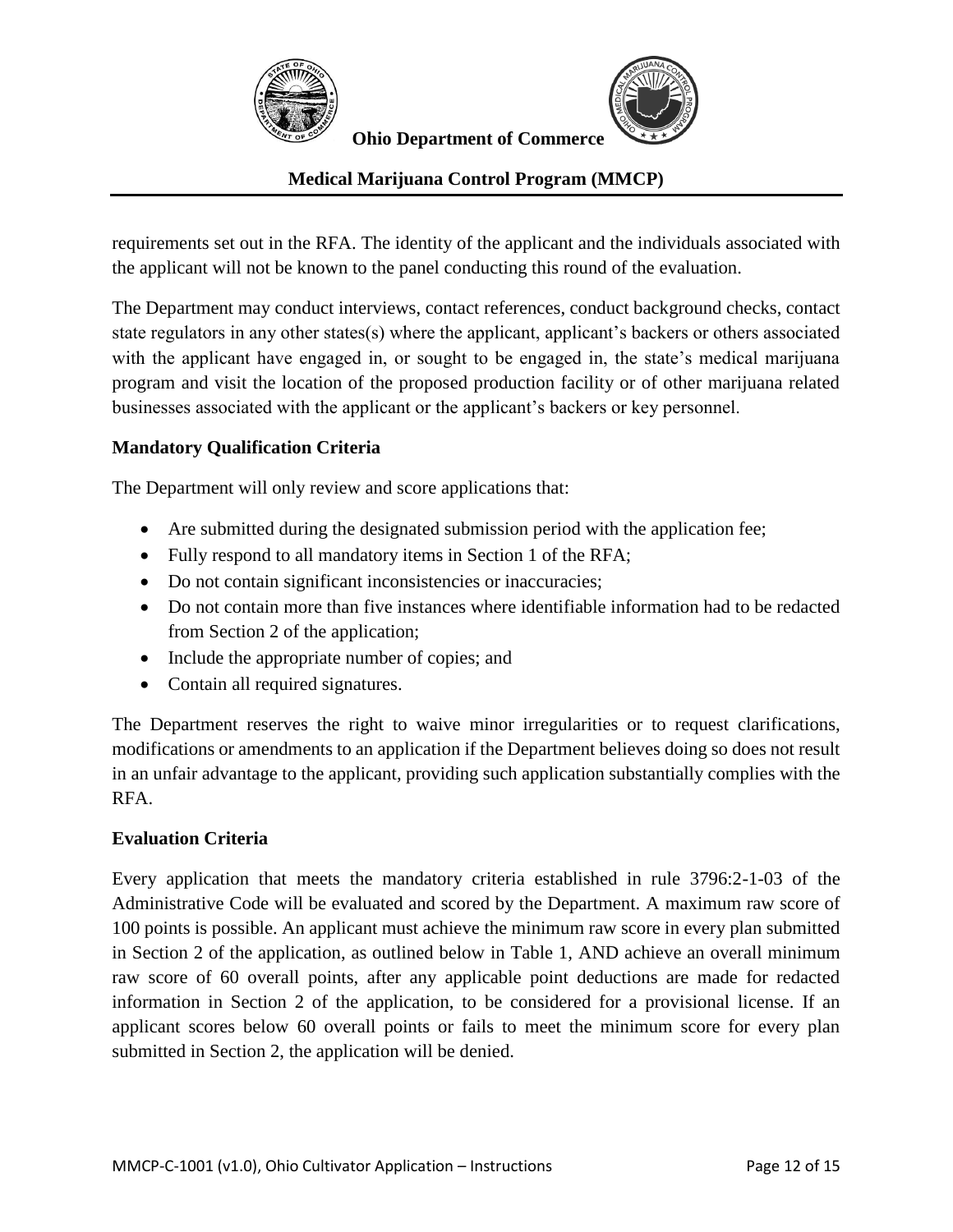



## **Medical Marijuana Control Program (MMCP)**

After the raw scores are calculated and the number of points that will be deducted are tallied (if applicable), the Department will apply the conversion factors listed in Table 2 and record the weighted scores on the applicant's score sheet. The Department will calculate the total weighted score and rank each applicant according to its total weighted score. Upon selecting the successful applications, the Department shall notify all applicants of their status in writing.

If an insufficient number of applications obtain a raw score of at least 60 points and satisfy the minimum score requirements for each plan in Section 2 to award all of the licenses the Department deems appropriate, the Department may request modifications from those applicants whose scores are closest to 60 raw points, so as to render the applications acceptable. Alternately, if the Department determines that sufficient modifications cannot be made to raise enough applications to an acceptable level, the Department may re-issue the RFA or proceed with the number of licenses awarded.

The number of points after each heading is the maximum number of raw points that may be awarded for each of the corresponding components of the RFA. For each category, the applicant's raw score will be based on the totality of the response to the corresponding RFA section.

| <b>Section</b>                             | <b>Description</b>                                  | P/F          | <b>Minimum</b><br><b>Raw Score</b> | <b>Total Raw</b><br><b>Score</b> |  |  |  |  |
|--------------------------------------------|-----------------------------------------------------|--------------|------------------------------------|----------------------------------|--|--|--|--|
| <b>Application Cover Sheet</b>             |                                                     |              |                                    |                                  |  |  |  |  |
|                                            | Acknowledgement and Notarized Signature             | ✓            |                                    |                                  |  |  |  |  |
| <b>Section 1: Identifiable Information</b> |                                                     |              |                                    |                                  |  |  |  |  |
| 1A                                         | <b>Business Entity and Contact Information Form</b> | ✓            |                                    |                                  |  |  |  |  |
| 1B                                         | <b>Liquid Assets Form</b>                           | $\checkmark$ |                                    |                                  |  |  |  |  |
| 1 <sup>C</sup>                             | Financial Responsibility - Insurance                | $\checkmark$ |                                    |                                  |  |  |  |  |
| 1 <sub>D</sub>                             | Financial Responsibility – Escrow/ Surety           | ✓            |                                    |                                  |  |  |  |  |
| 1E                                         | Property Owner Approval for Use Form                | ✓            |                                    |                                  |  |  |  |  |
| 1F                                         | 500 Foot Compliance Cover Page                      |              |                                    |                                  |  |  |  |  |
| 1 <sub>G</sub>                             | Notice of Proper Zoning Form                        | ✓            |                                    |                                  |  |  |  |  |
| 1H                                         | Zoning Permit Cover Page                            |              |                                    |                                  |  |  |  |  |
| 1 <sub>I</sub>                             | <b>Owners and Officers Roster Form</b>              | $\checkmark$ |                                    |                                  |  |  |  |  |
| 1 <sub>J</sub>                             | <b>Organizational Chart Cover Page</b>              | $\checkmark$ |                                    |                                  |  |  |  |  |
| 1K                                         | Individual Background Information Form (Include     | $\checkmark$ |                                    |                                  |  |  |  |  |
|                                            | copy for each person listed on Attachment 1I)       |              |                                    |                                  |  |  |  |  |
| 1L                                         | <b>Business in Other Jurisdictions Form</b>         | $\checkmark$ |                                    |                                  |  |  |  |  |

#### **Table 1**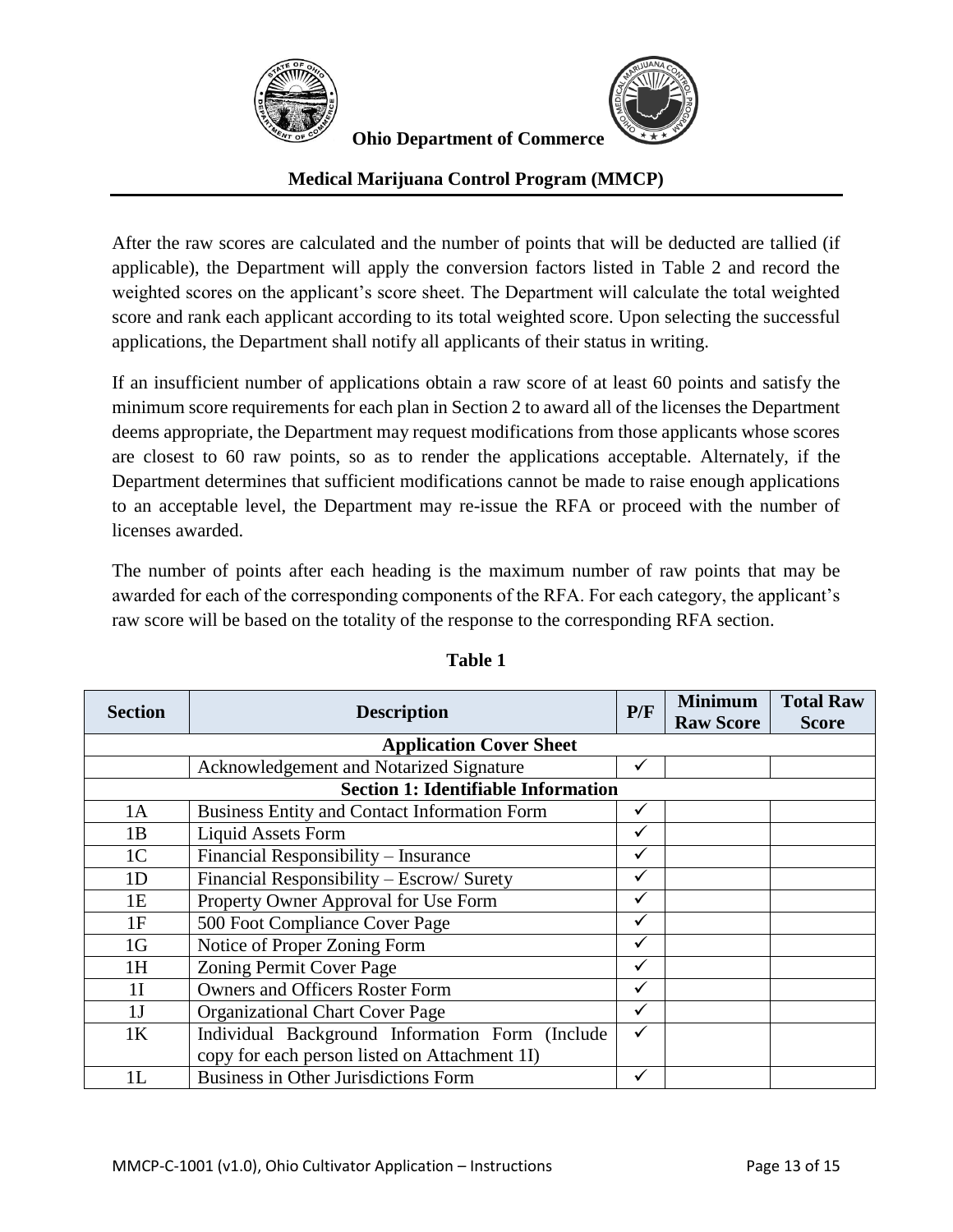



# **Medical Marijuana Control Program (MMCP)**

| 1 <sub>M</sub>                                 | Copies of Licenses from Business in<br>Other<br>Jurisdictions Cover Page | ✓                       |           |           |  |  |  |
|------------------------------------------------|--------------------------------------------------------------------------|-------------------------|-----------|-----------|--|--|--|
| 1N                                             | Tax Payment Records Cover Page                                           | $\checkmark$            |           |           |  |  |  |
| 10                                             | <b>Disadvantaged Group Applicant</b>                                     | $\overline{\checkmark}$ |           |           |  |  |  |
| 1P                                             | <b>Entity Identifier Legend</b>                                          | $\checkmark$            |           |           |  |  |  |
| 1 <sub>Q</sub>                                 | Trade Secret and Infrastructure Record Notification                      | $\overline{\checkmark}$ |           |           |  |  |  |
| <b>Section 2: Non-Identifiable Information</b> |                                                                          |                         |           |           |  |  |  |
| 2A                                             | Business Plan (maximum of 15 pages)                                      |                         | 6 points  | 10 points |  |  |  |
|                                                | <b>Experience in Business</b>                                            |                         |           |           |  |  |  |
|                                                | <b>Business Model</b>                                                    |                         |           |           |  |  |  |
| 2B                                             | Operations Plan (maximum of 30 pages)                                    |                         | 18 points | 30 points |  |  |  |
|                                                | Experience in Agriculture/Cultivation                                    |                         |           |           |  |  |  |
|                                                | <b>Cultivation Methods and Proposed Strains</b>                          |                         |           |           |  |  |  |
|                                                | Product Timeline and Production Schedule                                 |                         |           |           |  |  |  |
|                                                | Cultivation<br>Marijuana<br>Area<br>Layout<br>and                        |                         |           |           |  |  |  |
|                                                | Environment                                                              |                         |           |           |  |  |  |
|                                                | <b>Standard Operations Procedures</b>                                    |                         |           |           |  |  |  |
|                                                | <b>Staffing and Training</b>                                             |                         |           |           |  |  |  |
| 2C                                             | Quality Assurance Plan (maximum of 30 pages)                             |                         | 18 points | 30 points |  |  |  |
|                                                | Packaging and Labeling                                                   |                         |           |           |  |  |  |
|                                                | <b>Production Control</b>                                                |                         |           |           |  |  |  |
|                                                | <b>Inventory Control</b>                                                 |                         |           |           |  |  |  |
|                                                | Disposal and Waste Removal                                               |                         |           |           |  |  |  |
|                                                | <b>Adverse Events and Recall Procedures</b>                              |                         |           |           |  |  |  |
|                                                | Record Keeping and Regulatory Compliance                                 |                         |           |           |  |  |  |
| 2D                                             | Security Plan (maximum of 30 pages)                                      |                         | 12 points | 20 points |  |  |  |
|                                                | Surveillance Technology and Physical Security                            |                         |           |           |  |  |  |
|                                                | Transportation                                                           |                         |           |           |  |  |  |
|                                                | Facility Plot Plan and Specifications                                    |                         |           |           |  |  |  |
|                                                | <b>Emergency Notification Procedures</b>                                 |                         |           |           |  |  |  |
| 2E                                             | Financial Plan (maximum of 10 pages)                                     |                         | 6 points  | 10 points |  |  |  |
|                                                | <b>Funding Analyses</b>                                                  |                         |           |           |  |  |  |
|                                                | <b>Operating Expense Breakdown</b>                                       |                         |           |           |  |  |  |